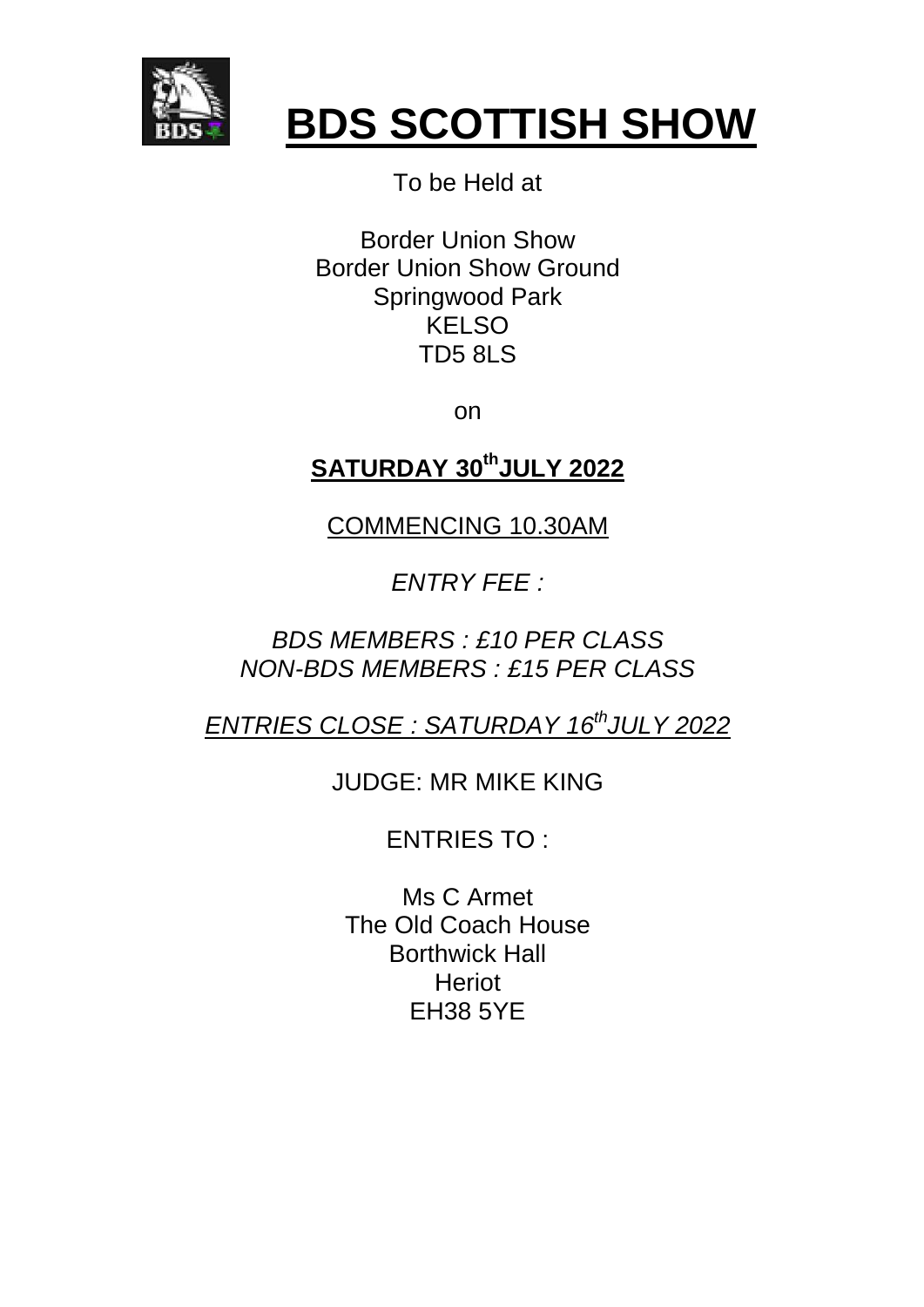## CLASSES START - 10:30 AM

### CLASS 1 Best Presented/Best Condition/Best Turned Out/Cleanest Harness – In Harnesss

(Open to all equines. To be judged in harness but not put to and judged by close inspection at the halt. Handler does not have to be the driver but must be smartly turned out.)

### CLASS 2 Exercise Vehicle Class, Single Turnout - Two or Four Wheel Vehicle

(This class will count towards the Chairman's Cup)

(Open to Horses, ponies, donkeys & mules. An exercise vehicle is a carriage not of traditional type design and includes those with pneumatic tyres specifically designed for carriages (i.e not car tyres). Lamps need not be carried. Judging will include general cleanliness, safety of turnout correct fitting of harness and vehicle suitability.)

(To include Donkey Turnouts, a separate Donkey Turnout class will be run if sufficient entries forward)

### CLASS 3 Open Private Driving Class, Single Turnout

(This class will count towards the Whitehall Cup)

The best horse, pony or donkey, irrespective of size, correctly and smartly harnessed to a sound, suitable and well maintained traditional type vehicle, suitable for a competent whip to drive on the road: Hackney/Welsh Cob Show wagons, trade turnouts and vehicles with pneumatic tyres are not allowed.

### CLASS 4 Open Multiples Driving Class – (Exercise Vehicle or Private Driving Traditional Vehicle)

(Open to Traditional and Exercise Vehicles, see description above)

------------- LUNCH BREAK ------------

### CLASS 5 Style and Performance

(Open to Traditional and Non-Traditional Turnouts)

This class is not judged at a standstill and competitors have two minutes to show the judge good driving paces and rein handling skills including a halt, rein back, serpentine and some lengthened strides.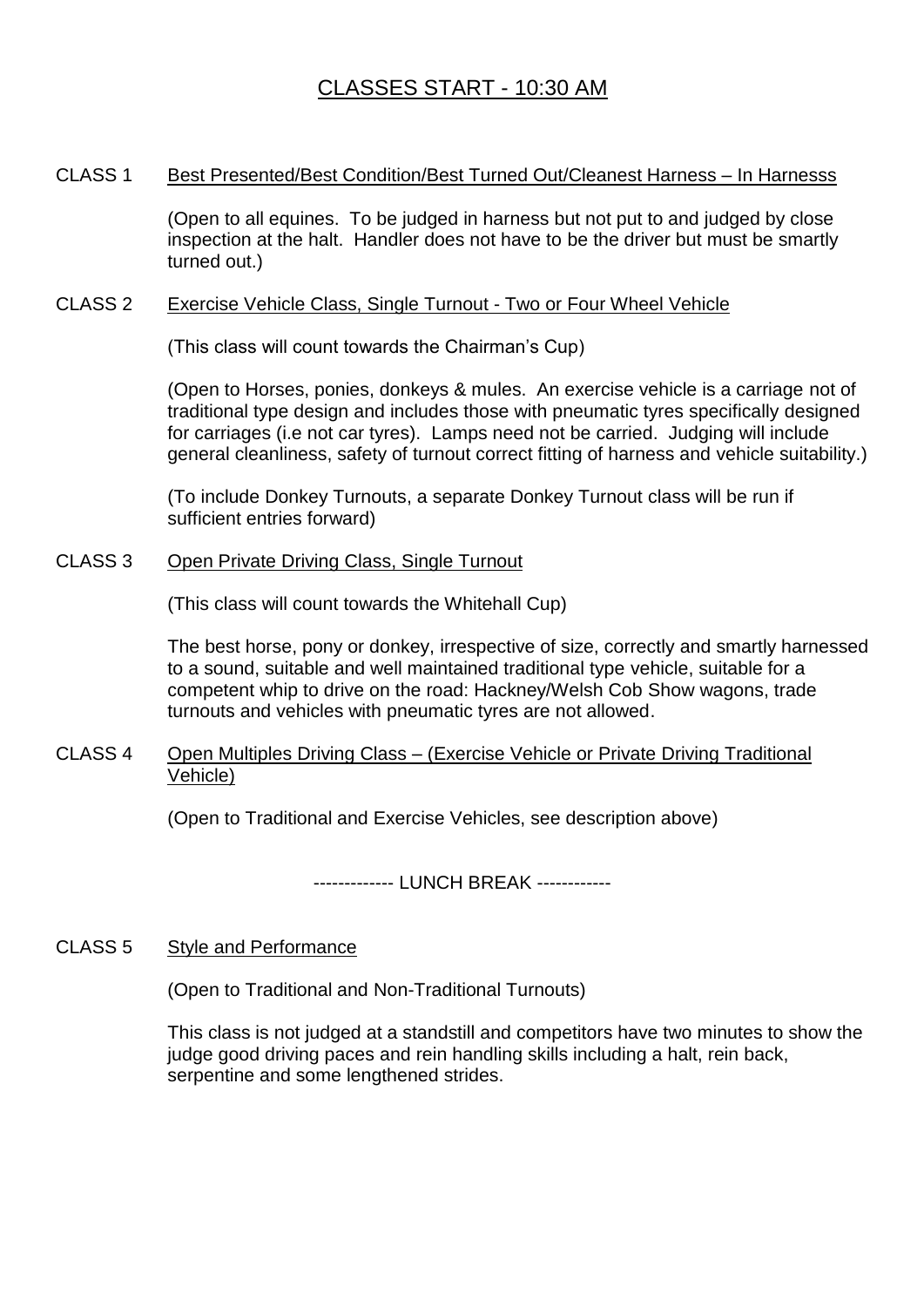CLASS 6 Cone Driving

To be driven to a mean time. Please note, hard hats MUST be worn.

CLASS 7 Concours D'Elegance (There is NO entry fee for this class)

(Will be split and special rosette to the best Traditional Vehicle Turnout and Best Non-Traditional Vehicle Turnout)

The essence of the class is the word "Elegance" and the winner will be the turnout which, in the opinion of the judge presents to the most elegant effect. To include vehicle, horse, driver, passengers etc but above all general impression. Attention may be paid to drivers and passengers personal dress, but fancy dress and period costume are not allowed. The whole object of the class is to establish which turnout presents the most pleasing picture and normal judging criteria do not apply. It is judged from a distance, vehicles are not closely inspected. To be driven at park pace. Young driver's attention is drawn to the BDS rule on hard hats.

This class will finish in the Main Ring with the Championship when the winners will be announced. There is NO entry fee for this class.

MAIN RING – 3:45 pm

# **SHOW SUPREME CHAMPIONSHIP -----------**

(First and Second Placed Turnouts from Classes 2, 3 & 4 MUST compete at 3:45 pm in the main show ring )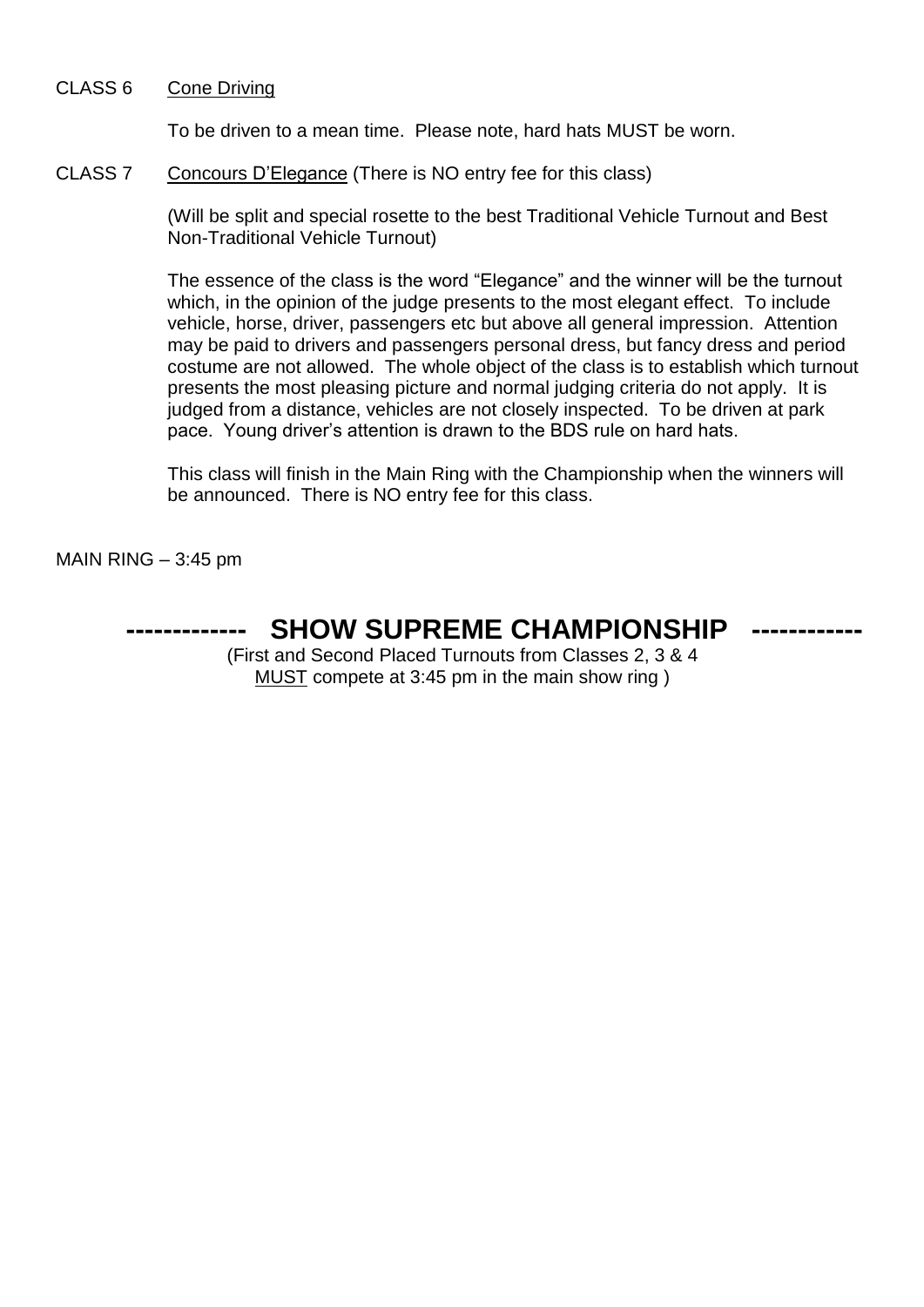### ADDITIONAL INFORMATION

### STABLING AND ACCOMMODATION

Competitors' caravans and horse boxes are allowed onto the Showground the day before the Show. If overnight stabling is required, please contact the Show Director.

### ENTRIES

Entries must be received by the Entries Secretary by Saturday  $16<sup>th</sup>$  July 2022 and cheques made payable to the British Driving Society, Scottish Show. No telephone entries.

### ROSETTES

To Sixth Place.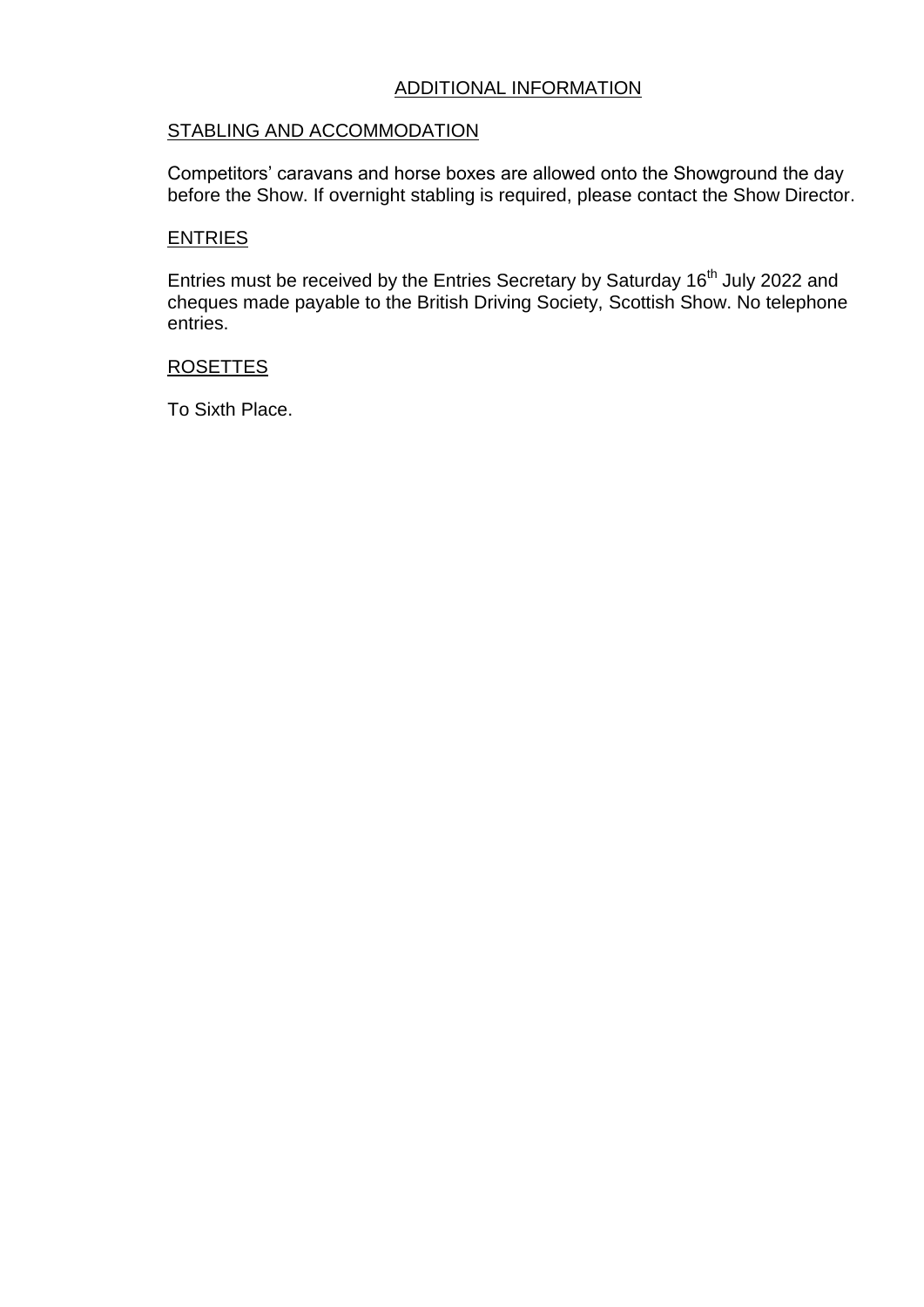#### THE BRITISH DRIVING SOCIETY LTD. SHOW RULES

#### 1. DISCLAIMER OF LIABILITY

So far as permitted by law the Show Organiser, the Society, its officers, employees and representatives will not be liable to any person whosoever whilst upon, entering, or leaving the Showground for any loss, damage, death injury or accident to persons or property or for lost or stolen items.

#### 2. INDEMNITY

Each Exhibitor must keep the Society its officers, employees and representatives fully indemnified against all losses, actions, costs, claims, demands and expenses arising directly or indirectly out of any act, omission or negligence by him or by anyone attending the Show in connection with his entry or otherwise expressed or implied with his authority. Therefore all Exhibitors, Competitors and Owners are strongly advised to take out third-party liability insurance. The Society cannot advise on policies or their suitability and it is the individual's responsibility to obtain advice wherever necessary.

#### 3. SAFETY

3.1 : Exhibitors, Owners and Competitors are personally responsible for ensuring that they take all necessary measures with regard to health and safety.

3.2 : Exhibitors, Owners and Competitors are personally responsible for maintaining control over their horse/s and or pony/ies at all times whilst on the showground, including the horse box park.

3.3 : All dogs must be kept on leads and loose dogs are liable to be impounded.

3.4 : It is recommended that all horseboxes and trailers are fitted with a fire extinguisher of not less than 1 kilo capacity.

#### 4. ENTRIES

4.1 : All horses/ponies entered for the Show must be the bona fide property of a Member of the British Driving Society (BDS) and driven by a Member (BDS) provided that entries may be made by corporate bodies where the driver is a Member.

4.2 : No Member whose subscription to the Society is unpaid will be allowed to exhibit or compete, not withstanding acceptance of any entry fee.

4.3 : The Society will not be liable for any error which may appear in any programme or for any entry made in the wrong class.

4.4 : All entries must be made on an official entry form and are to be sent with the appropriate fees to arrive with the Show Organiser on or before the closing date for entries.

4.5 : Exhibitors who cancel their entries will only be refunded their entry fees on production of a valid veterinary certificate certifying the entered horse/pony is unable to compete on the day of the Show. 4.6 : No substitution or transfer of any entry will be allowed after the closing date for entries. In all cases horses entered must be named on the entry form and no entry with a general nomination will be accepted.

4.7 : The Society reserves the right to reject or cancel any entry entirely at its discretion and without prior notice or the need to give any reason for doing so.

4.8 : An Exhibitor making an entry shall be deemed to accept and abide by these Show Rules.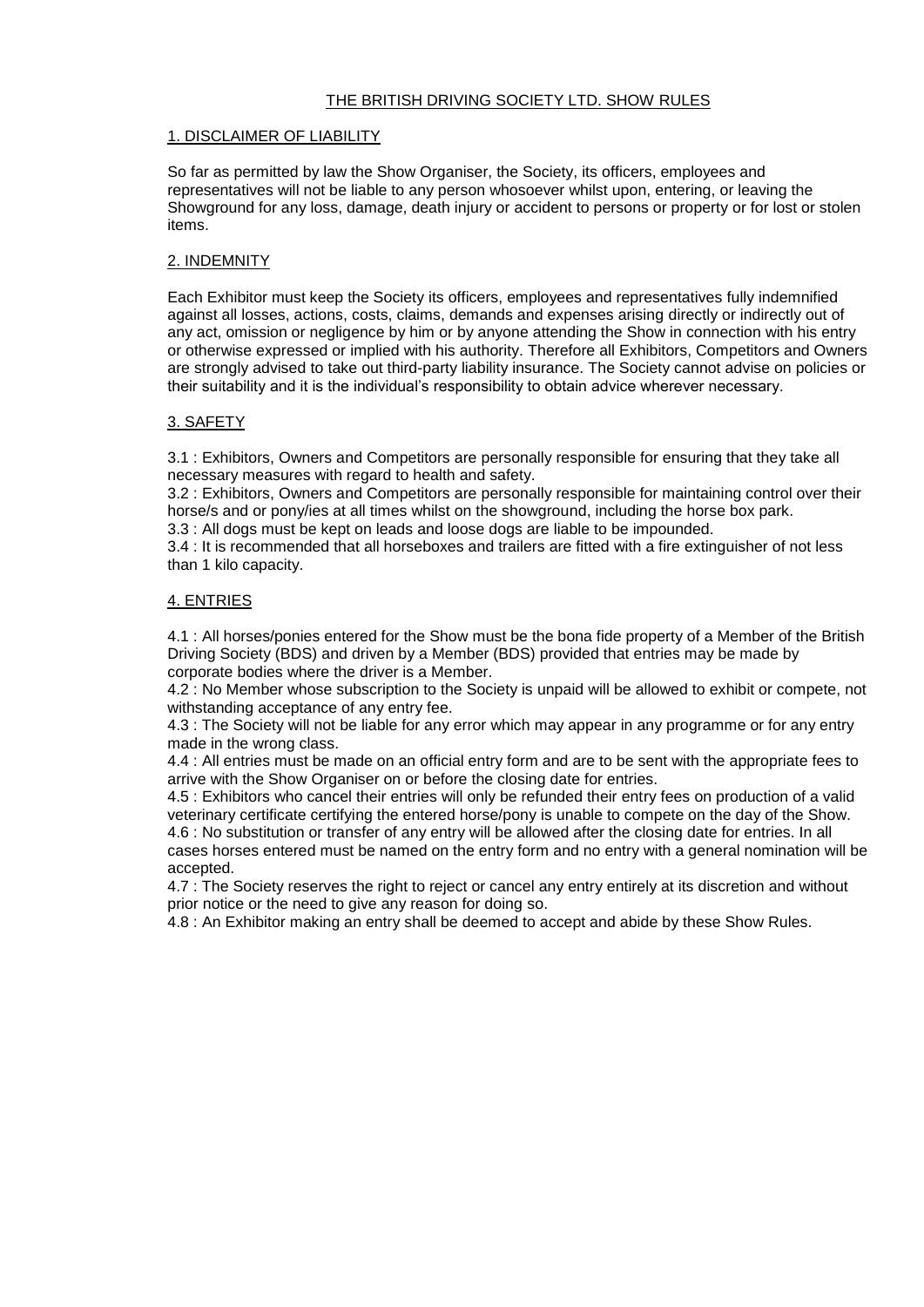#### 5. ORGANISATION AND JUDGING

5.1 : The Society reserves the right to appoint such Judges as the Society in its absolute discretion may decide and to change any Judges without prior notice.

5.2 : The Society reserves the right to amend the timing or location of a class.

5.3 : The Society reserves the right to cancel any class or classes, refunding any fees paid in respect thereof.

5.4 : Judges' decisions shall be final and Judges shall not be obliged to explain their decisions or actions nor enter into correspondence regarding them.

5.5 : Owners will permit random drug/dope tests to be taken from horses/ponies on request by the Society.

5.6 : Turnouts which, in the opinion of a Judge, ring steward or other official of the Society, represent a safety risk, or potential hazard must leave the showring immediately upon request.

5.7 Any competitor whose conduct is, in the opinion of a Judge, inappropriate must leave the showring immediately upon request.

5.8 If a turnout is not present in the showring when required, it will be subject to disqualification at the discretion of the Judge

5.9 Classifications are as follows :

- A novice horse/pony means an animal which has not won a First Prize or a First Prize Rosette, in harness, prior to 1st January in the year of the Show.
- A Novice Whip means a person who has not won a First Prize or a First Prize Rosette, in any event/show affiliated to either the Society, the Hackney Horse Society or British Carriage driving prior to 1st January in the year of the Show.
- A Traditional Vehicle means a vehicle of traditional profile and identifiable type to resemble the design of a carriage built prior to the First World War. The vehicle may be made from modern materials but must have traditional style springing and carriage lamps.

#### 6. EXHIBITORS AND EXHIBITS

6.1 No horse, pony, donkey or mule under the age of four years may be entered.

6.2 The driver must be aged 10 years or over on the first day of the show at which they are to compete. A driver under the age of 18 must be accompanied in the vehicle by a competent and responsible person aged 18 years or over, a "responsible adult". Proof of age will be required if necessary. It is the responsibility of the owner/driver (if over 18) or (if the owner/driver is under 18) the responsible adult to ensure that his/ her groom/s is/are competent for the purpose of attending to the turnout and aged 10 or over on the day of the show. When in the vehicle grooms, passenger/s and driver must have their feet firmly on the floor of the vehicle or use a suitable fixed footrest. This regulation applies at all times and in all areas on the showground.

6.3 All drivers/grooms/passengers under the age of 14 years must wear a correctly fitted hard hat when in a carriage or in attendance to a turnout.

6.4 Any dispute as to a person's age or the age of an animal shall be determined in the absolute discretion of the relevant Judge where the dispute arises in relation to a particular class, and by the Show Committee in other instances. The Judge's or Show Committee's decision is final.

6.5 Correctly fitted hard hats must be worn by any driver or groom while in the carriage competing in the cones competition.

#### 7. PRIZES

7.1 The method of awarding prize money if any, whether in a show ring, by post after the Show or any other method will be at the discretion of the Show Committee.

7.2 Winners of trophies shall be responsible for their insurance, having them appropriately engraved and shall return them at their own cost in good and clean condition by registered post as directed by the Show Organiser at least one month before the date of the next Show. Winners must ensure that any trophies are adequately packed and indemnify the Society against any loss or damage to any trophy whilst in their care or in transit.